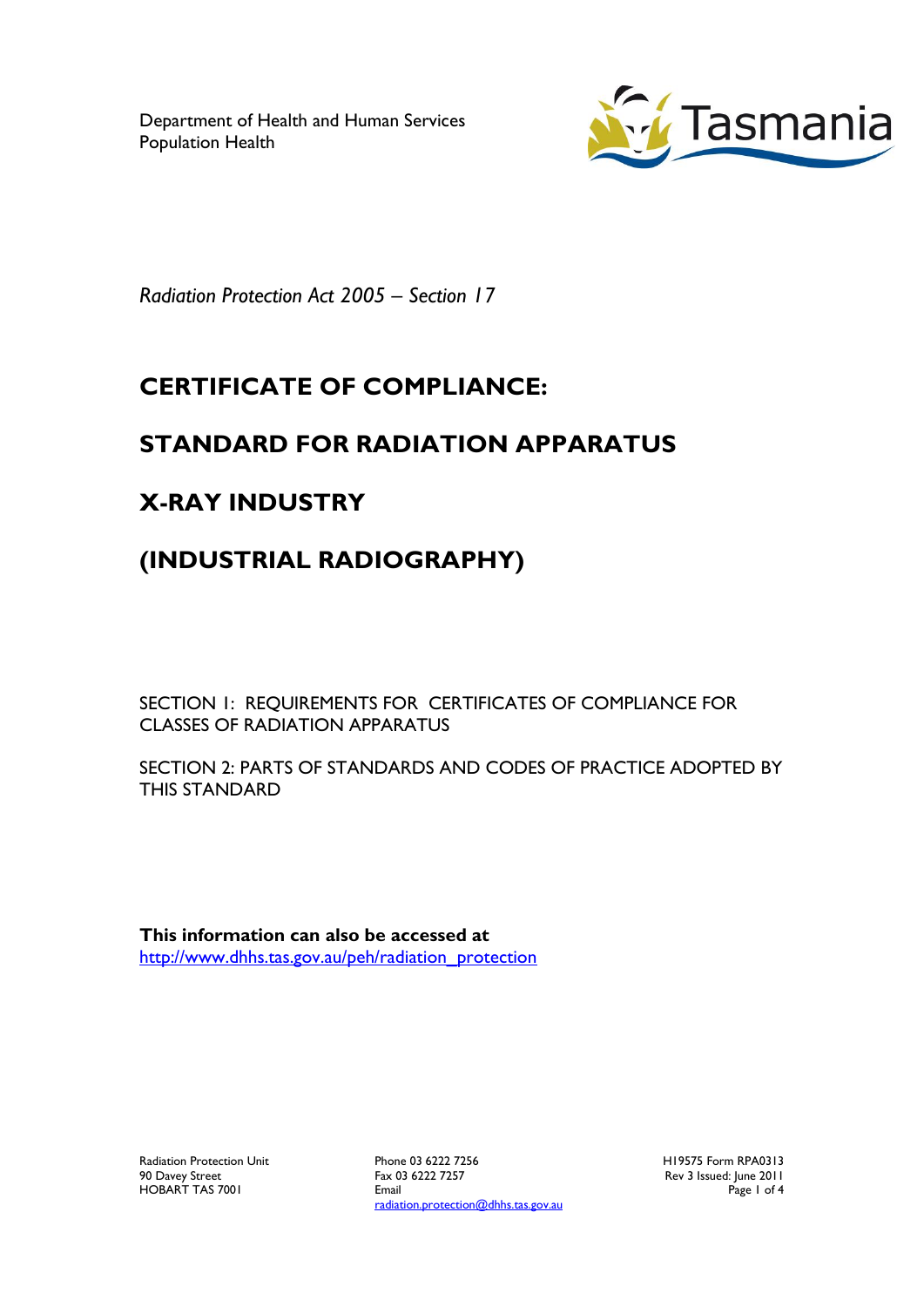**Section 1 –** REQUIREMENTS FOR CERTIFICATES OF COMPLIANCE FOR CLASSES OF RADIATION APPARATUS.

**This Standard is to be used when assessing Radiation Apparatus, classified by Radiation Protection Act 2005 licences as "X-ray industrial radiography", for the purpose of issuing a certificate of compliance.**

**In order for a certificate of compliance to be issued the Radiation Apparatus must be shown to fully comply with the requirements in Section 2.**

**† Where an item was demonstrated to comply at the time of manufacture or supply, ongoing compliance for that item may be stated only if it is reasonable to assume there has been no change, modification, damage or unacceptable wear and tear to that item since the time of manufacture.**

**The requirements in Section 2 are taken from the following: Australian and New Zealand Standards that are listed as "requirements" in Section 2.**

*RHS 31* National Health and Medical Research Council "Code of Practice For the Safe Use of Industrial Radiography Equipment (1989)"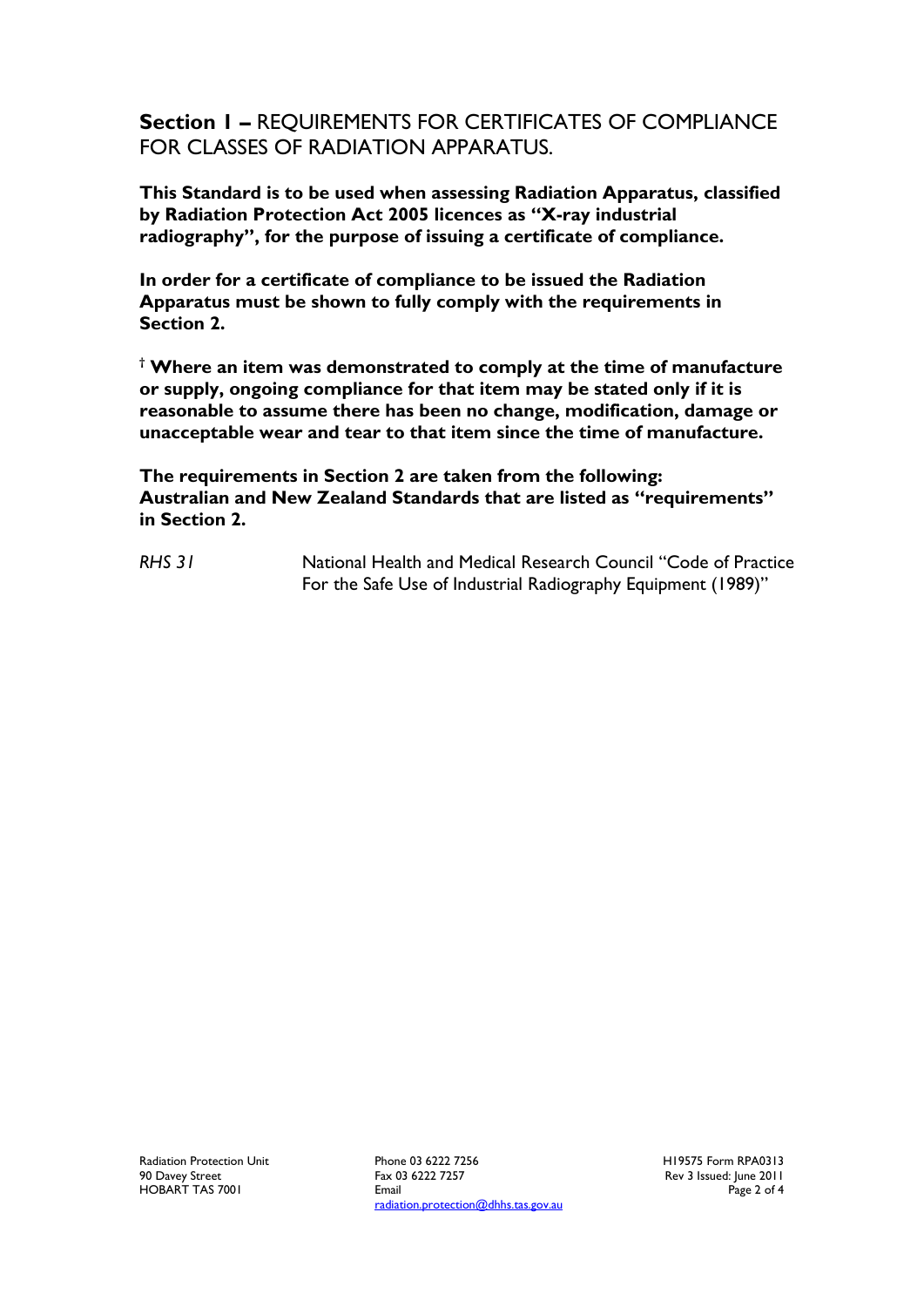### **Section 2 –** PARTS OF STANDARDS AND CODES OF PRACTICE ADOPTED BY THIS STANDARD.

| <b>ITEM</b>                   | <b>Requirements</b>                                                                                                                                                                                                                                                                                                                                                                                                                                                                                                                                                         |
|-------------------------------|-----------------------------------------------------------------------------------------------------------------------------------------------------------------------------------------------------------------------------------------------------------------------------------------------------------------------------------------------------------------------------------------------------------------------------------------------------------------------------------------------------------------------------------------------------------------------------|
| <b>Shielding</b>              | The X-ray tube must be contained in a housing that provides shielding from<br>radiation in all directions other than the beam direction. The shielding must be<br>sufficient to ensure that dose rates 1 m from the housing do not exceed 5000<br>µSv/h under conditions of continuous operation at maximum energy and<br>output. Note this is to be measured remotely or by using a survey meter<br>that integrates its readings.<br>RHS 31 5.2.1.1                                                                                                                        |
| <b>Filtration</b>             | For X-radiography at an open site the X-ray tube must incorporate filtration                                                                                                                                                                                                                                                                                                                                                                                                                                                                                                |
| available                     | to reduce scattered radiation.<br>RHS 31 5.2.1.2                                                                                                                                                                                                                                                                                                                                                                                                                                                                                                                            |
| <b>Key switch</b>             | A key switch must be fitted to the X-ray control panel to prevent<br>unauthorized use. The key must be removable only when the switch is in the<br>off position.<br>The function of the key switch and its on and off positions must be clearly<br>marked on the control panel.<br>RHS 31 5.2.1.3                                                                                                                                                                                                                                                                           |
| X-ray<br><b>ON/OFF</b>        | X-ray on and off controls must be physically separate from the key switch.<br>Their function, and the on and off positions, must be clearly marked on the<br>control panel.<br>RHS 31 5.2.1.4                                                                                                                                                                                                                                                                                                                                                                               |
| <b>Exposure</b>               | 5.2.1.5                                                                                                                                                                                                                                                                                                                                                                                                                                                                                                                                                                     |
| termination                   | A device must be provided which must terminate the production of X-rays<br>after a preset interval not exceeding 30 minutes.<br>RHS 31 5.2.1.5                                                                                                                                                                                                                                                                                                                                                                                                                              |
| <b>Exposure</b><br>indication | A red or amber indicator lamp must be provided on the control panel and<br>must be automatically illuminated when the X-ray tube is energised. This lamp<br>must be duplicated on the X-ray tube housing and operate in parallel with its<br>counterpart on the control panel and must be visible from a distance of at least<br>10 m. An interlock must be provided such that if either of the "beam on"<br>indicator lamps fails, the X-ray tube cannot be energised, and replacement of<br>the lamp will not automatically re-energise the X-ray tube.<br>RHS 31 5.2.1.6 |
| <b>Indicators</b>             | The control panel must be equipped with a device or devices indicating the X-<br>ray beam energy and output in terms of the X-ray tube potential difference<br>(kV(peak)) and current (mA) or electron energy and dose rate, as appropriate.<br>For equipment that is used at an open site, the values indicated must be clearly<br>legible in bright sunlight.<br>RHS 31 5.2.1.7                                                                                                                                                                                           |
| Remote<br>warning<br>lights   | For open site radiography, the control panel must be fitted with a means of<br>connecting a remote flashing light or a series of remote flashing lights which<br>can be used to define a boundary or provide a visible warning when the<br>equipment is energised.<br>RHS 31 5.2.1.8                                                                                                                                                                                                                                                                                        |

Phone 03 6222 7256 Fax 03 6222 7257 Email radiation.protection@dhhs.tas.gov.au